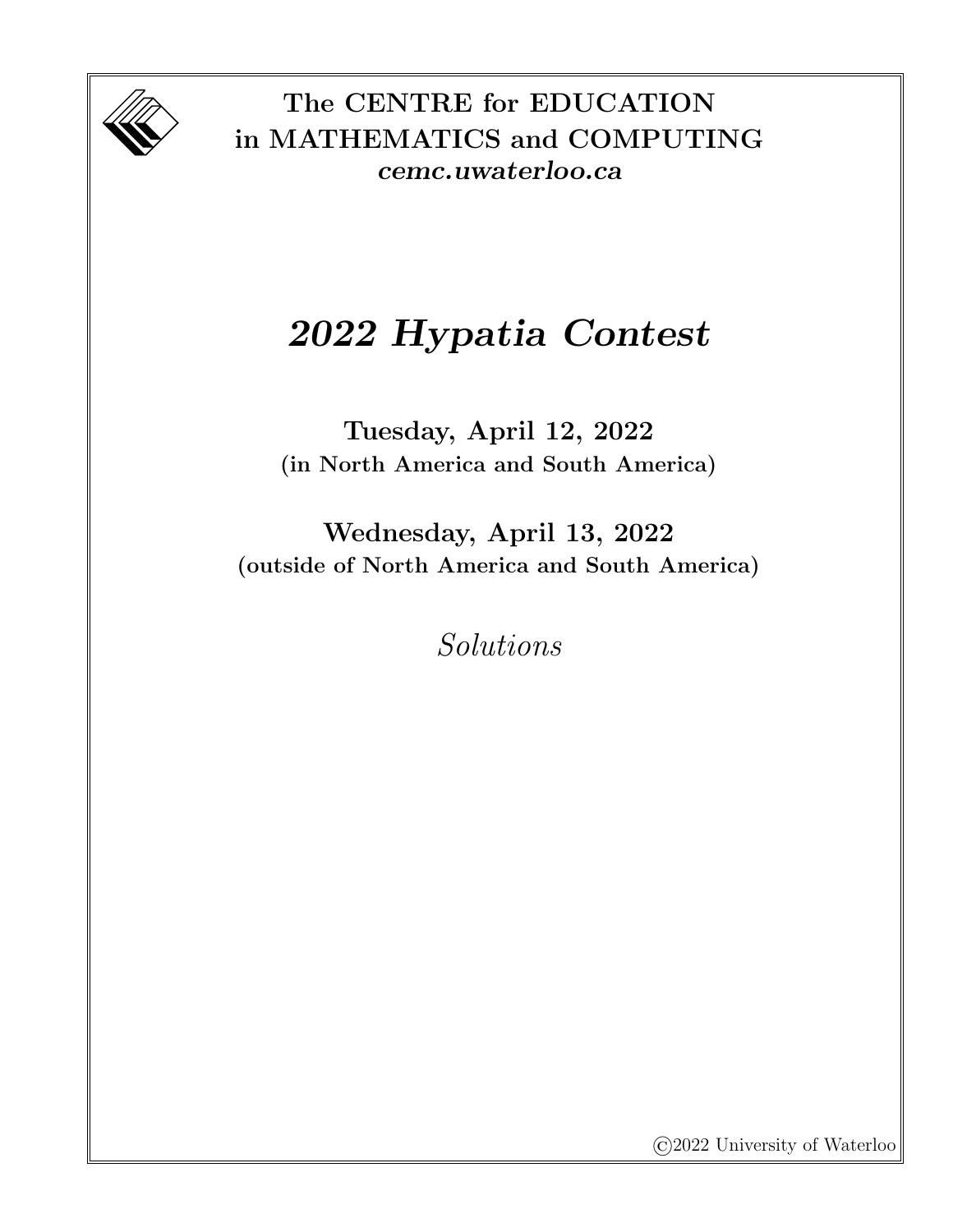- 1. (a) Regular hexagon *ABCDEF* has side length  $2x$ , and so  $AB = 2x$ . Since  $\triangle OAB$  is equilateral, then  $OA = OB = AB = 2x$ . The radius of the circle is equal to  $OA$  and thus is  $2x$ .
	- (b) Since M is the midpoint of AB and  $OA = OB$ , then OM is perpendicular to AB. Since M is the midpoint of AB, then  $AM = \frac{1}{2}AB = x$ . Using the Pythagorean Theorem in right-angled  $\triangle OAM$ , we get  $OA^2 = OM^2 + AM^2$  $(2x)^2 = OM^2 + x^2$ , and so  $OM^2 = 3x$  $\overline{\text{or}}$  $OM = \sqrt{3x}$  (since  $OM > 0$ ). Alternatively, notice that  $\triangle OAM$  is a 30°-60°-90° trian-Alternatively, notice that  $\triangle OAM$  is a 30'-00'-90' trian-<br>gle, and so  $AM:OA:OM = 1:2: \sqrt{3} = x:2x: \sqrt{3}x$ .



Figure 2

(c) The diagonals  $AD$ ,  $BE$  and  $CF$  divide  $ABCDEF$  into six congruent equilateral triangles. Thus the area of ABCDEF is six times the area of  $\triangle OAB$  (having base AB and height  $OM$ , or √

$$
6 \times \frac{1}{2} \times AB \times OM = 3 \times 2x \times \sqrt{3}x = 6\sqrt{3}x^2
$$

(d) The area of the shaded region is determined by subtracting the area of ABCDEF from the area of the circle with centre  $O$  and radius  $2x$ . Thus, the area of the shaded region is

$$
\pi (2x)^2 - 6\sqrt{3}x^2 = 4\pi x^2 - 6\sqrt{3}x^2 = (4\pi - 6\sqrt{3})x^2
$$

The area of this shaded region is 123, and so  $(4\pi - 6)$ √  $\overline{3})x^2 = 123$  or  $x^2 = \frac{123}{123}$  $4\pi - 6$ √ 3 .

Since  $x > 0$ , we get  $x =$  $\sqrt{123}$  $4\pi - 6$ √ 3 and so  $x = 7.5$  when rounded to the nearest tenth.

- 2. (a) With 1 kg of muffin batter, exactly 24 mini muffins and 2 large muffins can be made. Thus with 2 kg of muffin batter, exactly  $2 \times 24 = 48$  mini muffins and  $2 \times 2 = 4$  large muffins can be made, and so  $n = 4$ .
	- (b) Solution 1

With 2 kg of muffin batter, exactly 36 mini muffins and 6 large muffins can be made. With 2 kg of muffin batter, exactly 48 mini muffins and 4 large muffins can be made. Adding these, we get that with  $2 \text{ kg} + 2 \text{ kg} = 4 \text{ kg}$  of muffin batter, exactly  $36 + 48 = 84$ mini muffins and  $6 + 4 = 10$  large muffins can be made, and so  $x = 4$ .

Solution 2

Let m be the number of kilograms of muffin batter needed to make 1 mini muffin. Let  $\ell$  be the number of kilograms of muffin batter needed to make 1 large muffin. Since 1 kg of muffin batter makes exactly 24 mini muffins and 2 large muffins, then  $1 = 24m + 2\ell$ .

Since 2 kg of muffin batter makes exactly 36 mini muffins and 6 large muffins, then  $2 = 36m + 6\ell$ .

Subtracting the second equation from 3 times the first equation, we get  $3 \times 1 - 2 = 3 \times (24m + 2\ell) - (36m + 6\ell)$  or  $1 = 36m$ , and so  $m = \frac{1}{26}$ 36 .

Substituting 
$$
m = \frac{1}{36}
$$
 into the second equation, we get  $2 = 36 \left(\frac{1}{36}\right) + 6\ell$  or  $1 = 6\ell$ , and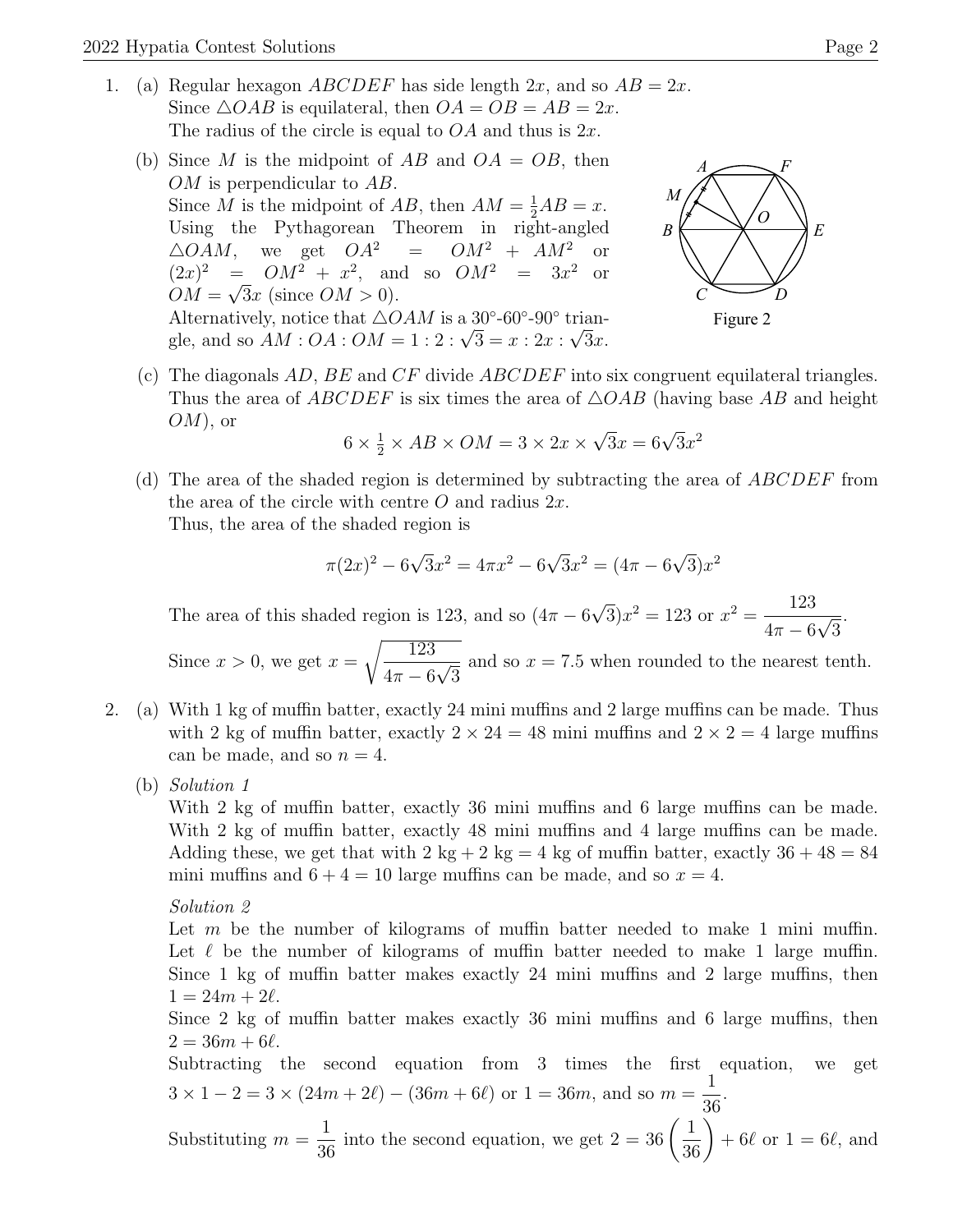so  $\ell =$ 1 6 . Since  $\frac{1}{2}$ 36 kg of muffin batter is needed to make 1 mini muffin, then  $84 \cdot \frac{1}{26}$ 36 = 7 3 kg of muffin batter is needed to make 84 mini muffins. Since  $\frac{1}{6}$ kg of muffin batter is needed to make 1 large muffin, then  $10 \cdot \frac{1}{6}$ = 5 kg of muffin

6 6 3 batter is needed to make 10 large muffins.

Thus, exactly 84 mini muffins and 10 large muffins can be made with  $\frac{7}{9}$ 3  $+$ 5 3 = 12 3  $= 4$  kg of muffin batter, and so  $x = 4$ .

- (c) In part (b) Solution 2, it was determined that  $\frac{1}{36}$  kg of muffin batter is needed to make 1 mini muffin, and  $\frac{1}{6}$  kg of muffin batter is needed to make 1 large muffin. Therefore, the number of kilograms of muffin batter needed to make 1 large muffin is 6 times the number of kilograms of batter needed to make 1 mini muffin  $(6 \times \frac{1}{36} = \frac{1}{6})$  $\frac{1}{6}$ . In other words, the batter needed to make 1 large muffin can make 6 mini muffins. Then, using the amount of batter that makes 7 large muffins,  $6 \times 7 = 42$  mini muffins can be made.
- 3. (a) If the first number in a sequence is 3 and the sequence is generated by the function  $x^2 - 3x + 1$ , then the second number in the sequence is

$$
3^2 - 3(3) + 1 = 1,
$$

and the third number in the sequence is

 $1^2 - 3(1) + 1 = -1$ ,

and the fourth number in the sequence is

$$
(-1)^2 - 3(-1) + 1 = 5.
$$

The first four numbers in the sequence are  $3, 1, -1, 5$ .

- (b) Let the first and second numbers in the sequence generated by the function  $x^2 4x + 7$ be  $f$  and  $s$ , respectively.
	- Then, the first three numbers in the sequence are  $f, s, 7$ .

Since the third number in the sequence is 7, then  $s^2 - 4s + 7 = 7$ .

Solving this equation, we get  $s^2 - 4s = 0$  or  $s(s - 4) = 0$ , which has solutions  $s = 0$  and  $s = 4$ , and so the first three numbers in the sequence could be  $f, 0, 7$  or  $f, 4, 7$ .

If the second number in the sequence is 0, then  $f^2 - 4f + 7 = 0$ .

The discriminant of this equation is  $(-4)^2 - 4(1)(7) = -12$  (less than zero) and so there are no real solutions.

Thus, there is no first number in this sequence for which the second number is 0.

If the second number in the sequence is 4, then  $f^2 - 4f + 7 = 4$ , or  $f^2 - 4f + 3 = 0$  and so  $(f-1)(f-3) = 0$ , which has solutions  $f = 1$  and  $f = 3$ .

Therefore, if 7 is the third number in a sequence generated by the function  $x^2 - 4x + 7$ , then the first three numbers in the sequence could be  $1, 4, 7$  or  $3, 4, 7$ , and so the possible first numbers in the sequence are 1 and 3.

(c) The first two numbers in the sequence are c, c, and so  $c^2 - 7c - 48 = c$ . Solving this equation, we get  $c^2 - 8c - 48 = 0$  or  $(c+4)(c-12) = 0$ , which has solutions  $c = -4$  and  $c = 12$ .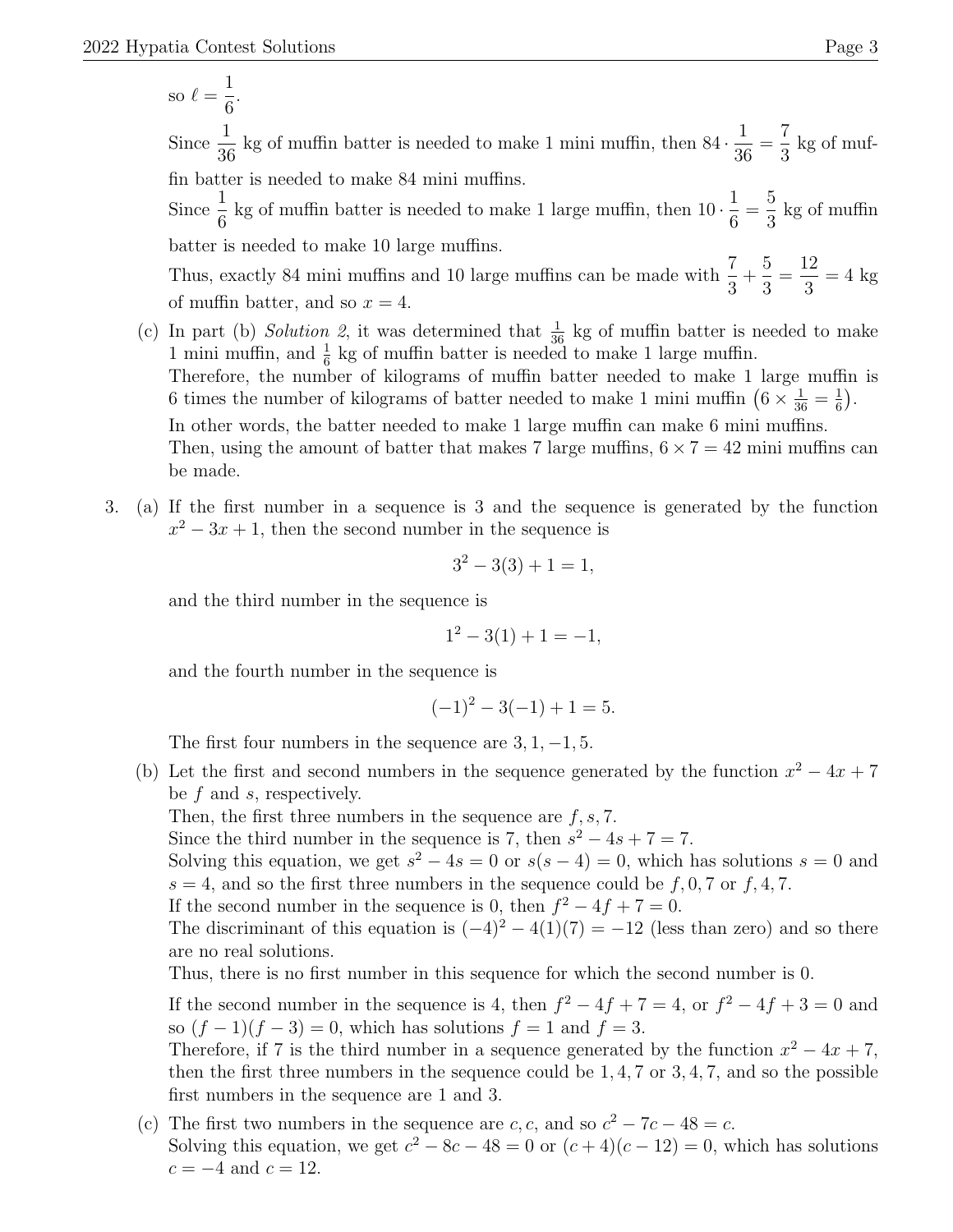(d) The first number in the sequence is a and the second number is  $b$ , and so

$$
a^2 - 12a + 39 = b.
$$

The second number in the sequence is b and the third number is a, and so

$$
b^2 - 12b + 39 = a.
$$

Subtracting the second equation from the first and simplifying, we get

$$
(a2 - 12a + 39) - (b2 - 12b + 39) = b - a
$$
  
\n
$$
a2 - b2 - 12a + 12b = b - a
$$
  
\n
$$
a2 - b2 - 11a + 11b = 0
$$
  
\n
$$
(a - b)(a + b) - 11(a - b) = 0
$$
  
\n
$$
(a - b)(a + b - 11) = 0
$$

Since  $a \neq b$ , then  $a - b \neq 0$  and so  $a + b - 11 = 0$  or  $b = 11 - a$ . Substituting into the first equation, we get  $a^2 - 12a + 39 = 11 - a$  or  $a^2 - 11a + 28 = 0$ . Factoring gives  $(a-4)(a-7) = 0$  and so the possible values of a are 4 and 7. (Note that the two possible sequences are  $4, 7, 4, \ldots$  and  $7, 4, 7, \ldots$ )

4. (a) Written as a product of its prime factors,  $240 = 2^43^15^1$  and so

$$
f(240) = (1+4)(1+1)(1+1) = (5)(2)(2) = 20
$$

- (b) Suppose  $f(N) = 6$  and N is refactorable. Then 6 divides N. N is divisible by 6 exactly when its prime factors include at least one 2 and at least one 3 (since  $6 = 2 \times 3$ ). Assume that N contains an additional prime factor p, distinct from 2 and 3. In this case, the divisors of N are  $1, 2, 3, 6, p, 2p, 3p$ , and  $6p$ , which is too many divisors. Thus, it must be that N is a positive integer of the form  $N = 2^u 3^v$ , where u and v are positive integers, and so  $f(N) = (1 + u)(1 + v) = 6$ . Since u and v are positive integers, then  $1 + u \geq 2$  and  $1 + v \geq 2$  and so there are exactly two possibilities:  $u = 1$  and  $v = 2$  or  $u = 2$  and  $v = 1$ . When  $u = 1$  and  $v = 2$ ,  $N = 2^2 3^2 = 18$  and when  $u = 2$  and  $v = 1$ ,  $N = 2^2 3^2 = 12$ . The refactorable numbers N with  $f(N) = 6$  are 12 and 18.
- (c) Since N is refactorable, then  $f(N) = 256 = 2^8$  divides N. Thus for some integer  $w \geq 8$ , N is of the form  $N = 2^{w} p_1^{a_1} p_2^{a_2} \cdots p_k^{a_k}$ , where  $2 < p_1 < p_2 < \cdots < p_k$  are prime numbers, and  $a_1, a_2, \cdots, a_k$  are positive integers. In this case,  $f(N) = (1 + w)(1 + a_1)(1 + a_2) \cdots (1 + a_k) = 2^8$ , and so each of the factors  $1 + w, 1 + a_1, 1 + a_2, \dots, 1 + a_k$  is a power of 2 (since their product is  $2^8$ ). This means that each of the exponents  $w, a_1, a_2, \dots, a_k$  is one less than a power of two. Since  $w \ge 8$ , then  $1 + w \ge 9$  and so  $1 + w \ge 2^4$  (the smallest power of 2 greater than 8). Since  $f(N) = (1+w)(1+a_1)(1+a_2)\cdots(1+a_k) = 2^8$ , then  $2^4 \leq 1+w \leq 2^8$  and  $1 \leq (1 + a_1)(1 + a_2) \cdots (1 + a_k) \leq 2^4$ , and so w must be equal to 15, 31, 63, 127, or 255, and each of  $a_1, a_2, \dots, a_k$  must be equal to 1, 3, 7, or 15. For example, if  $1 + w = 2^8$ , then  $w = 256 - 1 = 255$  and  $N = 2^{255}$ . If  $1 + w = 2^4$ , then  $w = 15$  and N is of the form  $N = 2^{15} p_1^{a_1} p_2^{a_2} \cdots p_k^{a_k}$ . Thus, the smallest N having the greatest number of distinct prime factors is  $N = 2^{15}3^{1}5^{1}7^{1}11^{1}$ , and we may confirm that  $f(N) = (1+15)(1+1)(1+1)(1+1)(1+1) = 2<sup>4</sup> \cdot 2 \cdot 2 \cdot 2 \cdot 2 = 2<sup>8</sup>$ ,